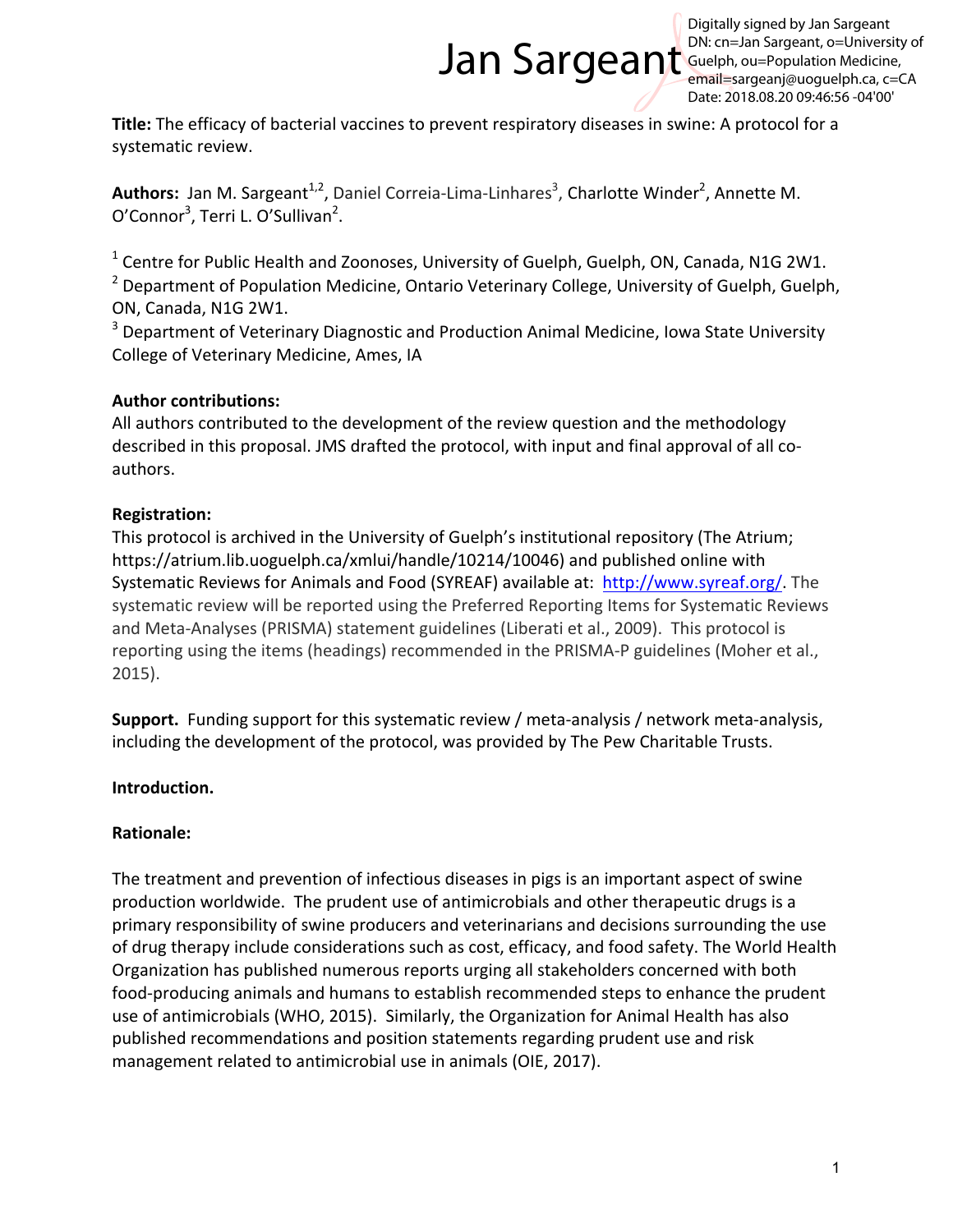Antibiotic therapy is used to treat and prevent respiratory diseases in pigs and there are numerous pathogenic organisms involved in all of the predominant swine respiratory diseases (Karriker, et al, 2012). In addition to antibiotics, vaccines targeted towards respiratory pathogens have been used extensively in swine production and are often used in combination with other approaches to reduce the incidence of disease. The usefulness of a vaccine or vaccine program varies from herd to herd and the complex interactions between host, agent and environment in swine production makes the design of a vaccine program challenging for veterinarians. There are many studies that have assessed the efficacy of antibiotics and vaccines for the treatment and prevention *Mycoplasma hyopneumonia*, for example, however, they often report conflicting results adding to the complexity of the decision-making process (Thacker and Minion, 2012).

Understanding the efficacy of these vaccines products is essential to optimizing their use in order to decrease reliance on antibiotics for both treatment and prevention of swine respiratory disease. Systematic reviews of randomized controlled trials in these areas will yield the highest level of evidence for efficacy of treatment under field conditions (Sargeant and O'Connor, 2014). Although vaccines exist for both viral and bacterial causes of respiratory diseases of swine, and antibiotics often are used in the treatment of both, this review will focus on bacterial causes for logistical reasons.

**Objectives:** The objective of this protocol is to describe the methods for a systematic review – network meta-analyses to address the efficacy of bacterial vaccines to prevent respiratory disease in swine.

The specific PICO elements, which will define the eligibility criteria, are as follows:

- i. Population: Live swine at any stage of production.
- ii. *Intervention:* Vaccines (commercially available or commercially produced injectable autogenous vaccines derived from culture) for bacterial pathogens associated with respiratory diseases in swine, including *Mycoplasma hyopneumoniae, Actinobacillus pleuropneumoniae, Actinobacillus suis, Bordetella bronchiseptica, Pasteurella multocida, Streptococcus suis, Haemophilus parasuis* and *Mycoplasma hyorhinis*.
- iii. *Comparator:* Negative control group or sham treatment.
- iv. *Outcomes:* The outcomes of interest are respiratory-related morbidity (as defined by the authors), mortality, and total antibiotic use.

## **Methods**

**Eligibility criteria:** In addition to eligibility criteria inherent in the PICO elements described above, eligibility includes publication in English. Both journal articles and other forms of research reports are eligible, provided they report the results of a primary research study with a concurrent comparison group using an eligible study design and a full text of more than 500 words. 

**Study designs eligible:** Controlled trials with natural disease exposure will be eligible for inclusion, although we will document the number of controlled trials with deliberate disease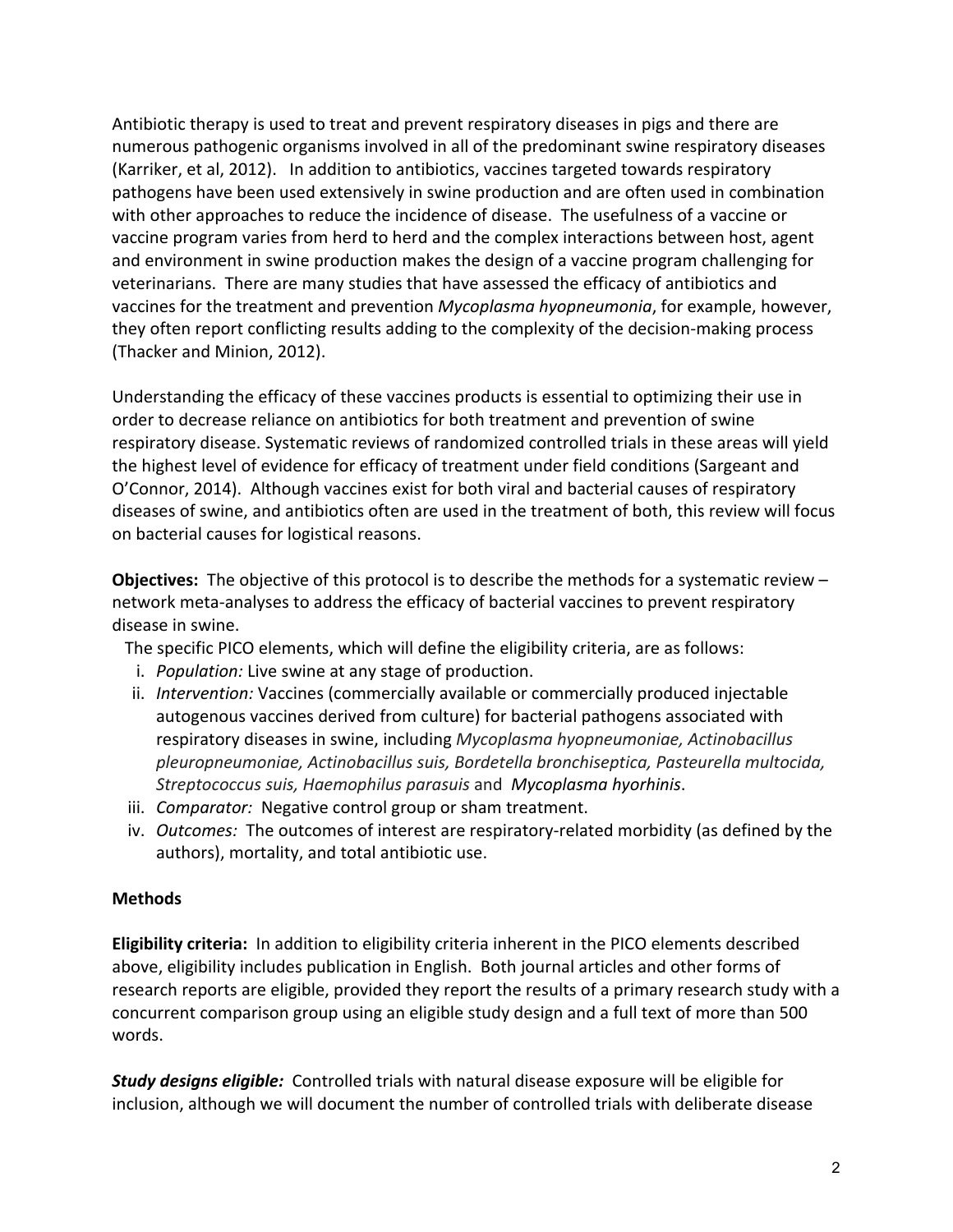challenge and analytical observational studies at full text screening and also will identify the vaccines used and whether any of the outcomes of interest were assessed for studies of these designs. 

#### **Information sources:**

We will conduct the literature search in a range of relevant bibliographic databases and other information sources containing both published and unpublished literature. Table 1 presents the resources to be searched.

#### Table 1: Databases and information sources to be searched

| Database / information source           | Interface / URL      |
|-----------------------------------------|----------------------|
| <b>MEDLINE</b>                          | PubMed               |
|                                         |                      |
| <b>CAB Abstracts</b>                    | <b>CAB</b> Interface |
| <b>Science Citation Index</b>           | Web of Science       |
| Conference Proceedings Citation Index - | Web of Science       |
| Science                                 |                      |
| Agricola                                | Proquest             |

The AASV maintains a searchable digital library of proceedings from the prominent swine conferences through the American Association of Swine Veterinarians website (Swine Information Library http://www.aasv.org/library/swineinfo/). Selected proceedings, as noted below, will be search using the key words:

(Vaccine OR vaccination) AND

(bacterial OR *hyopneumoniae OR Mycoplasma OR Actinobacillus OR pleuropneumoniae OR* Actinobacillus OR "A. suis" OR Bordetella OR bronchiseptica OR Pasteurella OR multocida OR *"Streptococcus suis" OR "Strep. suis" OR "S. suis" OR Haemophilus OR parasuis OR hyorhinis*) Resources to be searched on this site include proceedings from:

o AASV Annual Meeting (1999-2018)

o AASV Pre-Conference Seminars (2007-2018) 

o International Pig Veterinary Society Congress (2000, 2002, 2004, 2006, 2008, 2010, 2012, 2014, 2016, 2018)

## **Search strategy:**

A Science Citation Index (Web of Science) search strategy designed to identify studies of vaccine efficacy for bacterial vaccines for respiratory disease in swine is presented in Table 2. The search strategy employs a multi-stranded approach to maximize sensitivity. The conceptual structure is as follows:

Swine at any stage of production;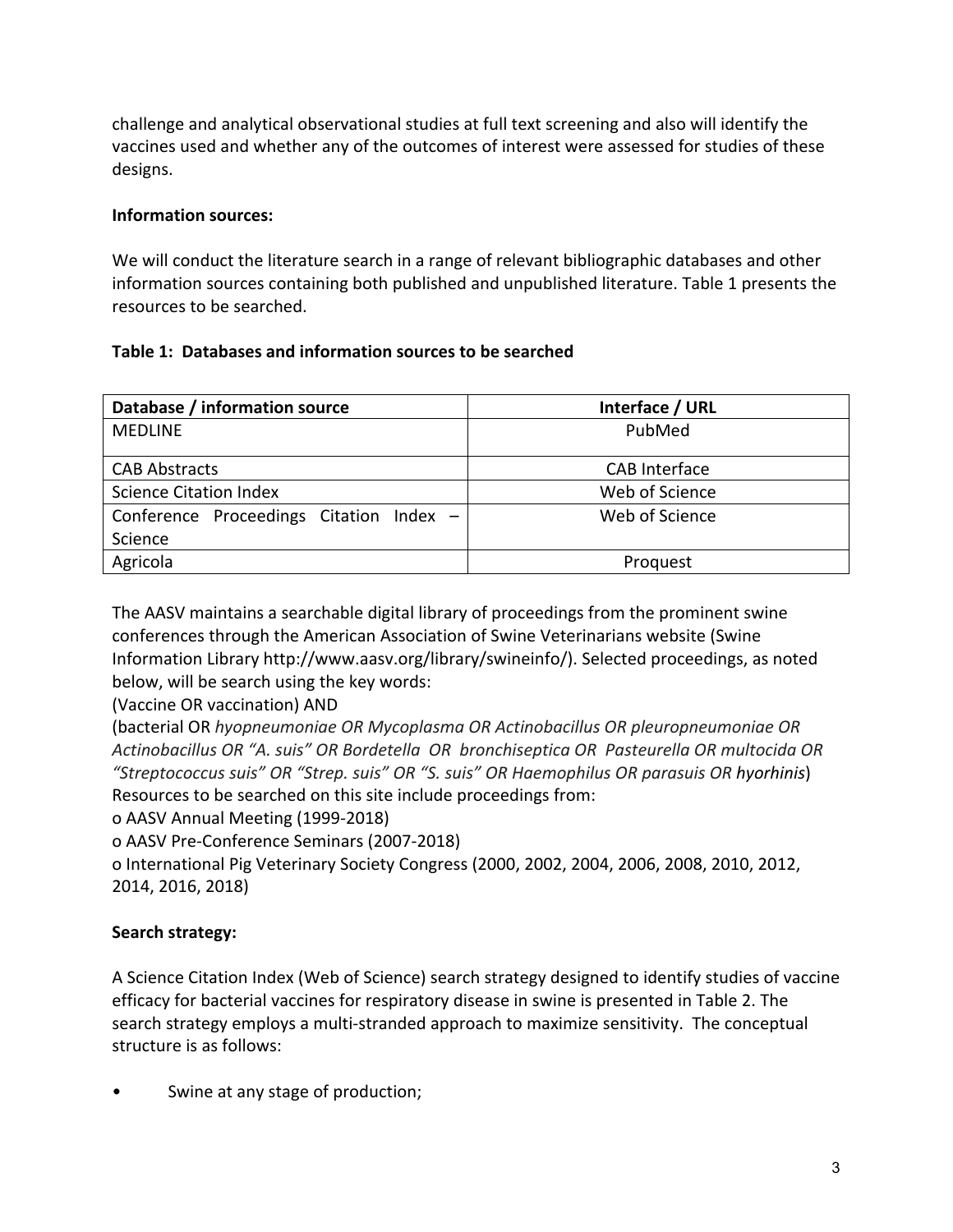AND

• Vaccines;

AND

- Bacteria associated with respiratory disease in swine AND
- Respiratory outcomes

## Table 2: Search strategy to identify studies of bacterial vaccines for respiratory diseases of swine in Science Citation Index (Web of Science)

#1 TS= (swine OR pig\* OR piglet\* OR gilt\* OR boar\* OR sow\* OR hog\* OR weane\* OR porcine NOT guinea) 877,032

#2 TS = (vaccine OR vaccination OR bacterin) 286,956

#3 TS = (hyopneumoniae OR Mycoplasma OR Actinobacillus OR "atrophic rhrinitis" OR suis OR Bordetella OR bronchiseptica OR Pasteurella OR Pasteurellosis OR multocida OR Streptococcus OR Haemophilus OR Glasser's OR Glassers OR parasuis OR hyorhinis) 159,419

TS = (pneumonia OR pleuritis OR pleuropneumonia OR pleuropneumoniae OR respiratory OR SRD) 492,040

#1 AND #2 AND #3 AND #4 743

The search strategies will not be limited by date, language, or publication type.

We will conduct searches using each database listed in the protocol, translating the strategy appropriately to reflect the differences in database interfaces and functionality.

## **Study records:**

**Data management:** We will download the results of searches in a tagged format and load them into bibliographic software (EndNote). The results will be de-duplicated using several algorithms. We will save results from resources that do not allow export in a format compatible with EndNote in Word or Excel documents as appropriate and manually deduplicate. The de-duplicated search results will be uploaded into online systematic review software (DistillerSR®, Ottawa, ON, Canada). Reviewers will have training in epidemiology and in systematic review methods. Prior to both abstract and full-text screenings, data extraction, and risk of bias assessment, the reviewers assigned to each step will undergo training to ensure consistent data collection using the forms created in DistillerSR®.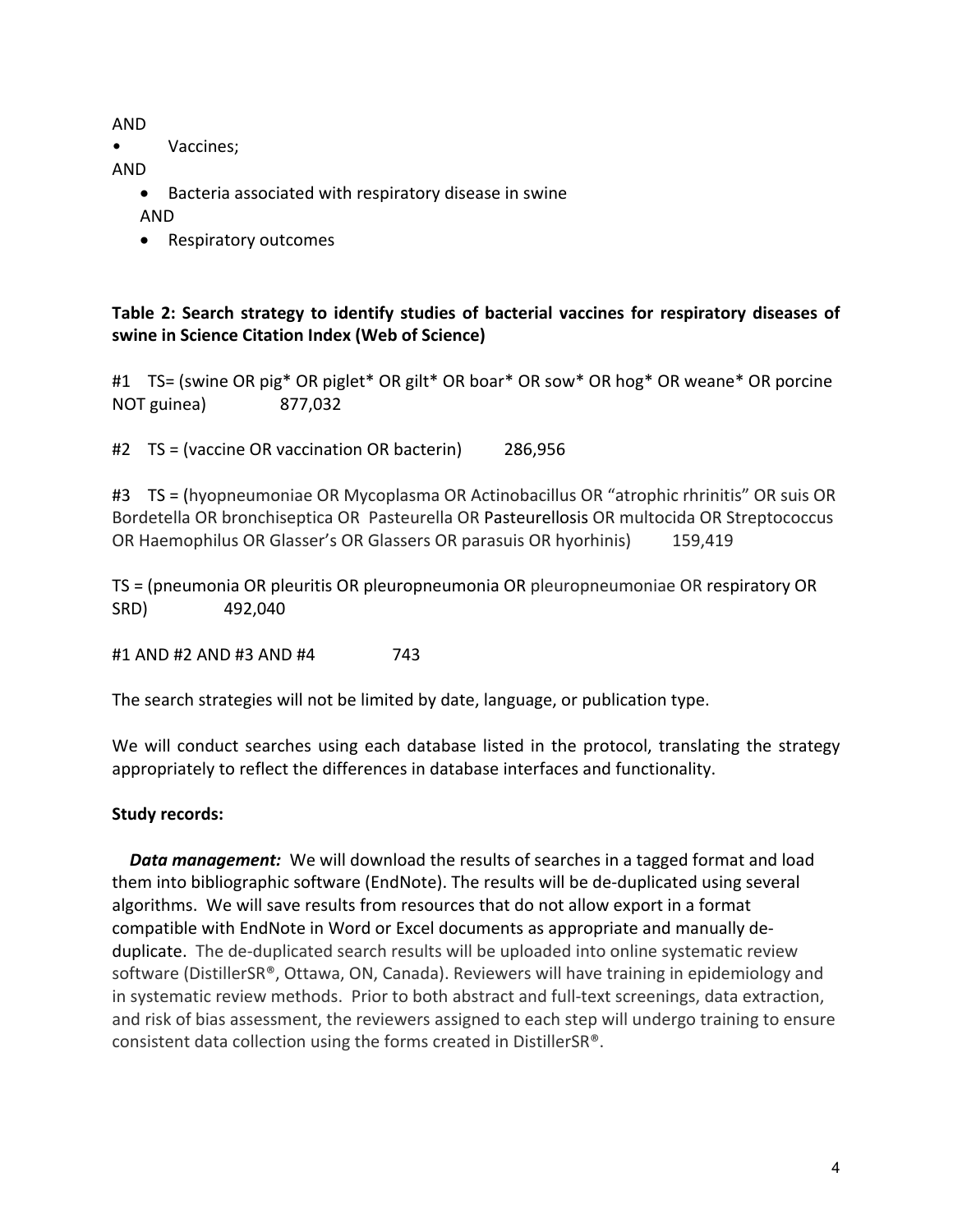**Selection process:** In the first round of screening, abstracts and titles will be screened for eligibility. Two reviewers will independently evaluate each citation for relevance using the following questions:

1) Does the study evaluate the use of vaccines for bacterial causes of respiratory disease in live swine? 

YES (neutral response), NO (EXCLUDE), UNCLEAR (neutral response)

2) Is there a concurrent comparison group? (i.e. controlled trial with natural or deliberate disease exposure or analytical observational study)?

YES (neutral response), NO (EXCLUDE), UNCLEAR (neutral response)

3) Is the full text available in English?

YES (include for full text screening), NO (EXCLUDE), UNCLEAR (include for full text screening)

Citations will be excluded if both reviewers responded "no" to any of the questions. Any disagreements will be resolved by consensus. If consensus cannot be reached, the article will be marked as "unclear" and will advance to full text screening. A pre-test will be conducted by all reviewers on the first 250 abstracts to ensure clarify of questions and consistency of understanding of the questions.

Following title/abstract screening, eligibility will be assessed through full-text screening, using the questions included below. Two reviewers will independently evaluate the full text articles, with any disagreements resolved by consensus. If consensus cannot be reached, a third reviewer will be used. A pre-test will be conducted by all reviewers on the first 10 full texts to ensure clarify of questions and consistency of understanding of the questions.

- 1) Is the full text available with  $>$  500 words? YES (neutral response), NO (EXCLUDE)
- 2) Is the full text available in English? YES (neutral response), NO (EXCLUDE)
- 3) Eligible population: Does the study evaluate live swine? YES (neutral response), NO (EXCLUDE)
- 4) Eligible intervention: Does the study assess the use of a monovalent or polyvalent commercially available vaccine or a commercially produced injectable autogenous vaccine derived from culture) for one or more of the following bacterial pathogens associated with respiratory diseases in swine: Mycoplasma hyopneumoniae, Actinobacillus *pleuropneumoniae, Actinobacillus suis, Bordetella bronchiseptica, Pasteurella multocida, Streptococcus suis, Haemophilus parasuis* or *Mycoplasma hyorhinis*.
- 5) Are at least one of the following outcomes described: respiratory disease related morbidity, mortality, antibiotic use.

YES (neutral response), NO (EXCLUDE)

- 6) Is there a concurrent comparison group? (i.e. controlled trial with natural or deliberate disease exposure or analytical observational study)?
	- YES (neutral response), NO (EXCLUDE)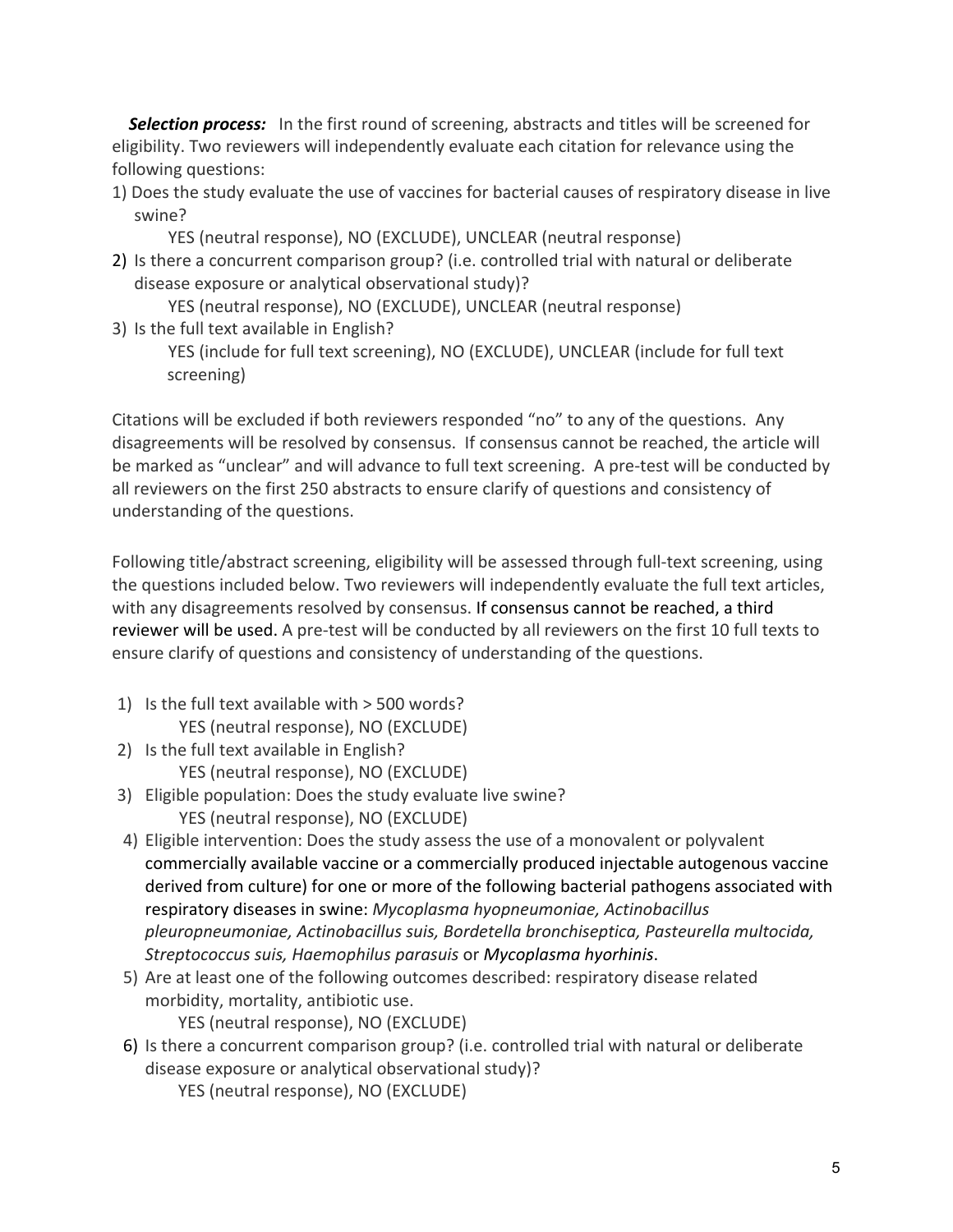7) Eligible study design: Is the study a controlled trial with natural disease exposure? Yes (moves to data extraction stage). No, the study is a controlled trial with deliberate disease induction (indicate the bacterial vaccine(s) used, but exclude from data extraction) No, the study is an observational study (indicate the bacterial vaccine(s) used but exclude, from data extraction)

**Data collection process:** Data will be extracted by two reviewers working independently. Any disagreements will be resolved by consensus or, if consensus cannot be reached, a third reviewer will be used. Authors will not be contacted to request missing data or to clarify published results. A form for data extraction will be created for this review in DistillerSR® and pre-tested on 4 full text articles to ensure question clarity.

## **Data items:**

Study level data to be extracted include:

- Country where trial was conducted (if not stated, use country affiliation of corresponding author)
- Commercial versus research trials
- Number of herds enrolled in study
- Year(s) the study was conducted
- Months of data collection
- Stage of production for allocation of the vaccine
- Stage(s) of production where the outcome was measured
- Reason for vaccinating: endemic disease, prevention of clinical disease, in response to a disease outbreak, not reported

## *Arm level data collected:*

- Vaccine name as reported by investigators
- Target bacteria for the vaccine
- Dose / route / frequency of administration of the vaccine
- Unit of allocation of the vaccine (individual, pen)
- Description of comparison group (no treatment, sham vaccine)
- Number of animals enrolled
- Number of pens enrolled
- Number of animals / pens lost to follow up
- Number of animals / pens analyzed
- Any additional concurrent treatments given to the intervention groups.
- The approach used in the analysis to account for non-independent observations (not applicable, not reported, random effects, GEE, other.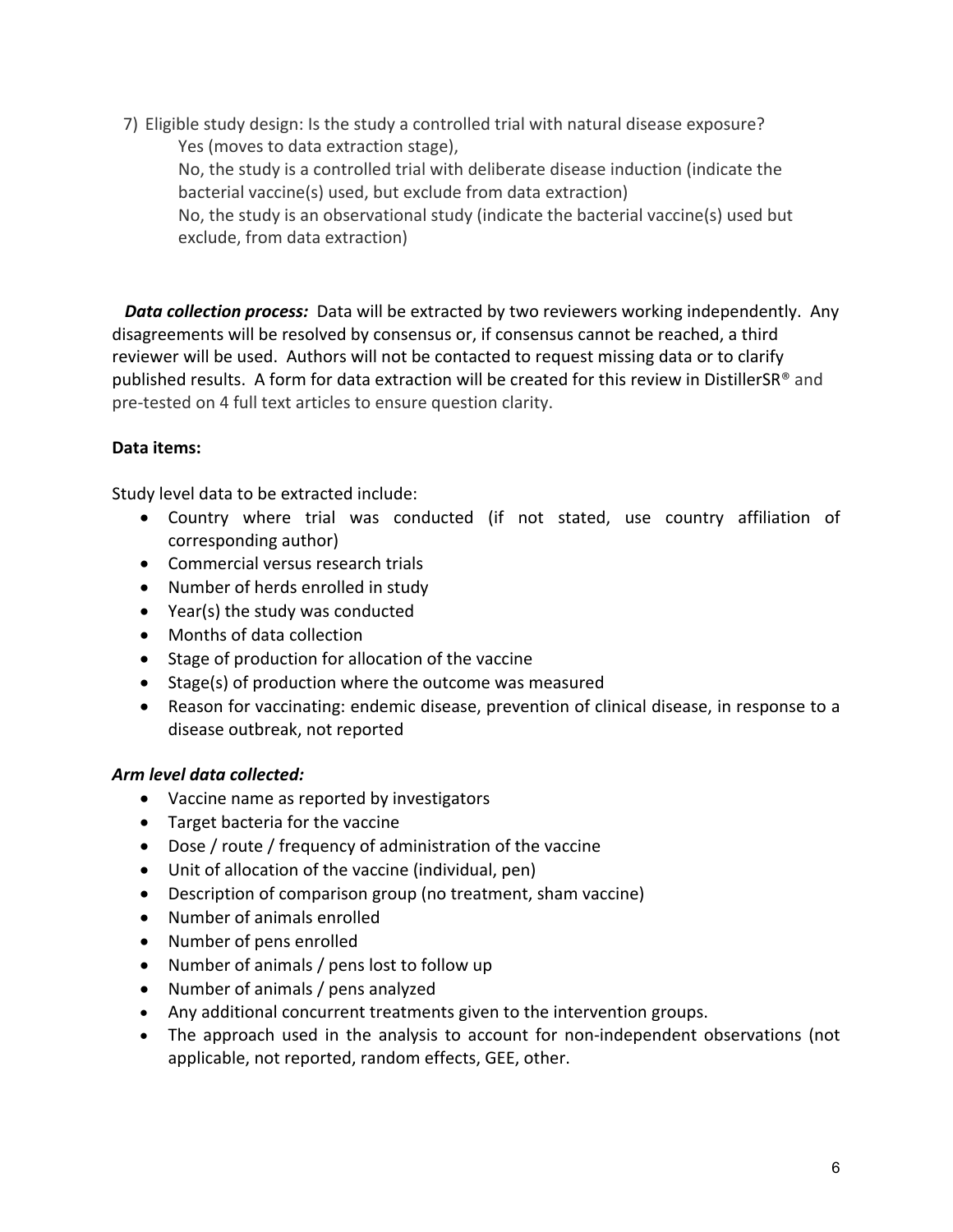#### **Outcomes and prioritization:**

- Respiratory-related morbidity,
- Mortality,
- Total antibiotic use,

These outcomes were prioritized based on their impact on animal health and welfare and their economic importance. Formal evaluation of these criteria for prioritization was not undertaken.

The specific outcome data, as described below, will be extracted only for experimental studies with natural disease exposure.

## **Outcome data to be collected:**

- 1) Respiratory-related morbidity
	- a. Case definition
	- b. Time period for assessing outcome, frequency of outcome assessment
	- c. Level at which outcome data were measured (animal / pen / herd)
- 2) Mortality
	- a. Level at which outcome data were measured (animal / pen / herd)
	- b. Time period for assessing outcome
- 3) Total antibiotic use
	- a. Measure used to define outcome
	- b. Time period for assessing outcome
	- c. Antibiotic(s) used

For each outcome, we will extract the possible metrics in the following order:

- $1<sup>st</sup>$  priority: Adjusted summary effect size ( $_{\text{adjusted}}$  risk ratio or  $_{\text{adjusted}}$  odds ratio, mean differences for continuous outcomes) and variables included in adjustment and corresponding precision estimate
- $\bullet$  2<sup>nd</sup> priority: Unadjusted summary effect size
- $\bullet$  3<sup>rd</sup> priority: Arm level risk of the outcome, or arm level mean of the outcome (continuous outcomes)
- Variance components.

**Risk of bias in individual studies:** Risk of bias will only be assessed for controlled trials with natural disease exposure. Risk of bias assessment will be performed at the outcome level for each outcome using the Cochrane risk of bias instrument (Higgins et all, 2016), with the signaling questions modified as necessary for the specific review question. The ROB-2.0 for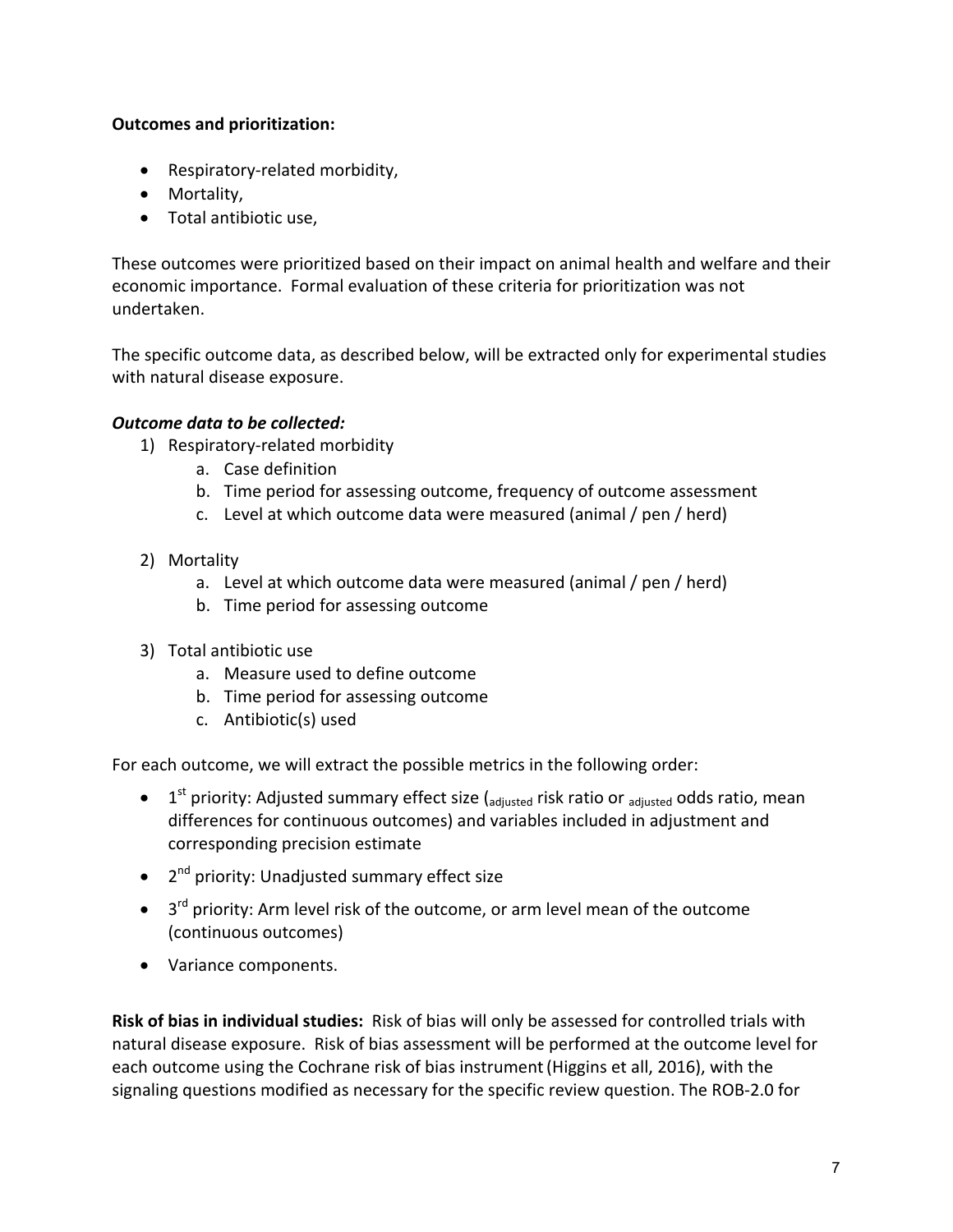clustered RCTs and individual RCTs will be used depending on the study design (Higgins et al., 2016). These tools are available at https://sites.google.com/site/riskofbiastool/welcome/rob-2-0-tool.

#### **Data synthesis:**

*Network meta-analysis.* Network meta-analysis (aka mixed treatment comparison metaanalysis) will be conducted for each outcome, and separately for vaccines for each of the selected bacterial diseases. Network meta-analysis will use the approach described by NICE Decision Support Unit technical document (Dias et al., 2014; O'Connor et al., 2013, O'Connor et al., 2016). The approach to reporting will use the PRISMA- NMA (http://www.prismastatement.org/Extensions/NetworkMetaAnalysis.aspx). Planned a priori sub-group analyses will be conducted for randomized versus non-randomized trials.

**Meta-bias(es):** Small study effects ("publication bias") will be assessed for all vaccines where there are at least 10 studies in the meta-analysis. If feasible, we will use approaches to assessing publication bias in the network of evidence using previously proposed approaches (Mavridis et al., 2013; Mavridis et al., 2014).

**Confidence in cumulative evidence:** The quality of evidence for each outcome will be assessed using the approach proposed by GRADE (GRADE, 2015, Puhan et al., 2014), while also considering the nature of the network meta-analysis (Jansen et al., 2011). If feasible, we will use the framework from the CINeMA platform for conveying the impact of risk of bias on the network performance. 

#### **Discussion:**

This systematic review will provide a synthesis of the current evidence regarding the efficacy of vaccines to prevent bacterial diseases causing respiratory diseases in swine. Results will be helpful for veterinarians and swine producers when making evidence-informed decisions regarding management options to reduce respiratory illness and death caused based bacteria, and potentially reduce the need to use antibiotics to treat respiratory diseases. The results also will be helpful for identifying specific gaps in knowledge related to the efficacy of these vaccine for targeting additional research.

## **References:**

Dias, S., N.J. Welton, A.J. Sutton, A.E. Ades. 2014. NICE DSU technical support document 2: A generalized linear modeling framework for pairwise and network meta-analysis of randomized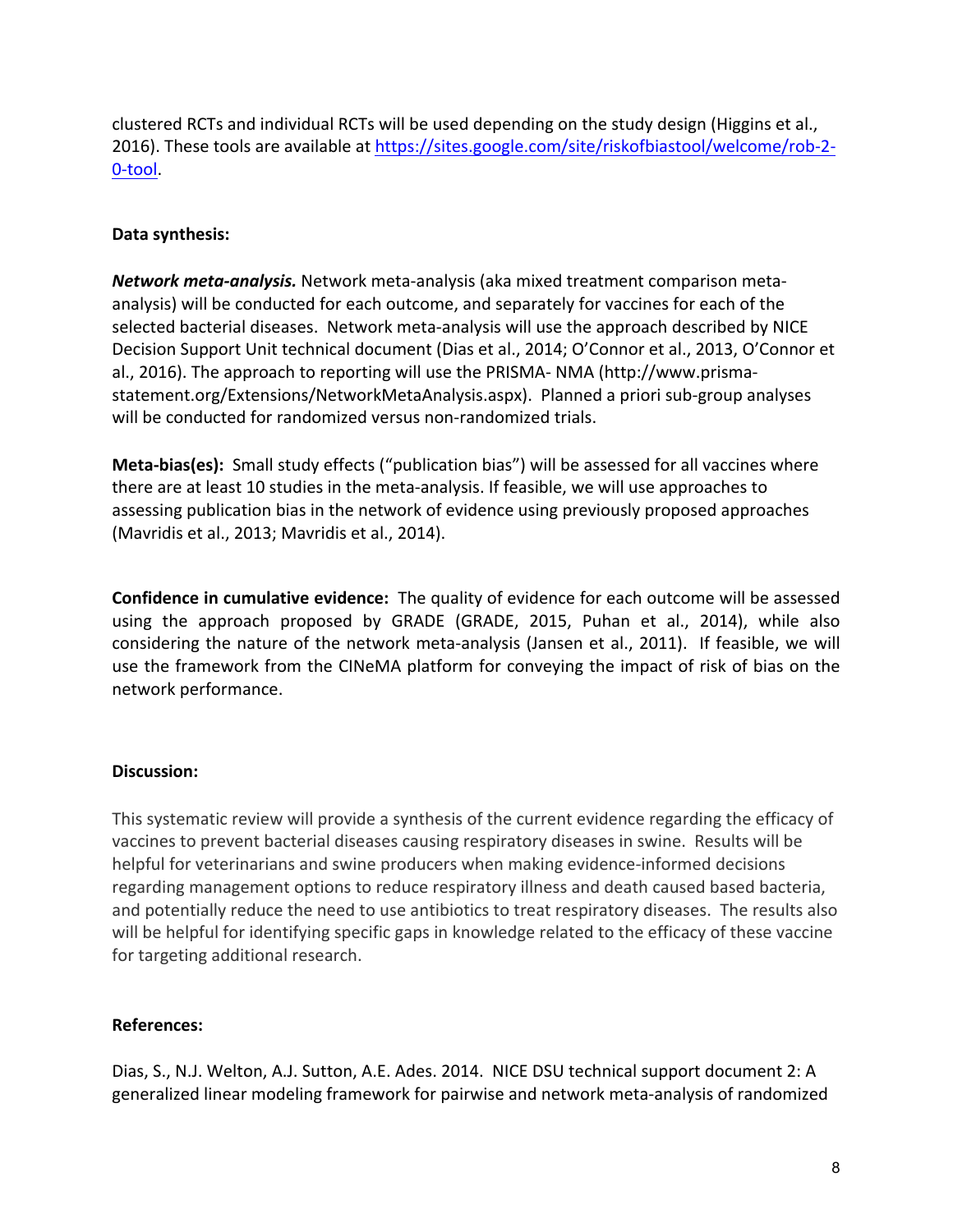controlled trials. Decision Support Unit. Accessed Dec. 1 2017. https://www.ncbi.nlm.nih.gov/pubmedhealth/n/nicedsutsd2/pdf/

GRADE. 2015. A GRADE Working Group approach for rating the quality of treatment effect estimates from network meta-analysis. BMJ 350:h3326.

Higgins J, Sterne J, Savović J, Page M, Hróbjartsson A, et al., 2016. A revised tool for assessing risk of bias in randomized trials In: Chandler J, McKenzie J, Boutron I, Welch V (editors). Cochrane Methods. Cochrane Database of Systematic Reviews Issue 10 (Suppl 1). dx.doi.org/10.1002/14651858.CD201601.

Jansen JP, Fleurence R, Devine B, Itzler R, Barrett A, Hawkins N, Lee K, Boersma C, Annemans L, Cappelleri JC. 2011. Interpreting indirect treatment comparisons and network meta-analysis for health-care decision making: report of the ISPOR Task Force on Indirect Treatment Comparisons Good Research Practices: part 1. Value in health : the Journal of the International Society for Pharmacoeconomics and Outcomes Research 14:417-428.

Karriker L, Coeteze J, Friendship R, Prescott, J. 2012 Drug pharmacology, therapy and prophylaxis In: Diseases of Swine (Zimmerman J, Karriker L, Ramirez A, Schwartz K, and Stevenson G (Editors  $10^{th}$  edition) p 106-118.

Liberati A, Altman DG, Tetzlaff J, Mulrow C, Gotzsche PC, Ioannidis JP, Clarke M, Devereaux PJ, Kleijnen J, Moher D. 2009. The PRISMA statement for reporting systematic reviews and metaanalyses of studies that evaluate health care interventions: explanation and elaboration. J Clin Epidemiol. 62: e1-e34. 10.1016/j.jclinepi.2009.06.006.

Mavridis D, Sutton A, Cipriani A, Salanti G. 2013. A fully Bayesian application of the Copas selection model for publication bias extended to network meta-analysis. Stat Med 32:51-66.

Mavridis D, Welton NJ, Sutton A, Salanti G. 2014. A selection model for accounting for publication bias in a full network meta-analysis. Stat Med 33:5399-5412.

Moher D, Shamseer L, Clarke M, Ghersi D, Liberati A, Petticrew M, Shekelle P, Stewart LA. 2015. Preferred Reporting Items for Systematic Review and Meta-Analysis Protocols (PRISMA-P) 2015 statement. Syst Rev. 4(1):1. doi: 10.1186/2046-4053-4-1

O'Connor AM, Coetzee JF, da Silva N, Wang C. 2013. A mixed treatment comparison metaanalysis of antibiotic treatments for bovine respiratory disease. Prev Vet Med 110:77-87.

O'Connor AM, Yuan C, Cullen JN, Coetzee JF, da Silva N, Wang C. 2016. A mixed treatment meta-analysis of antibiotic treatment options for bovine respiratory disease - An update. Prev Vet Med. 132:130-9.(doi):10.1016/j.prevetmed.2016.07.003.